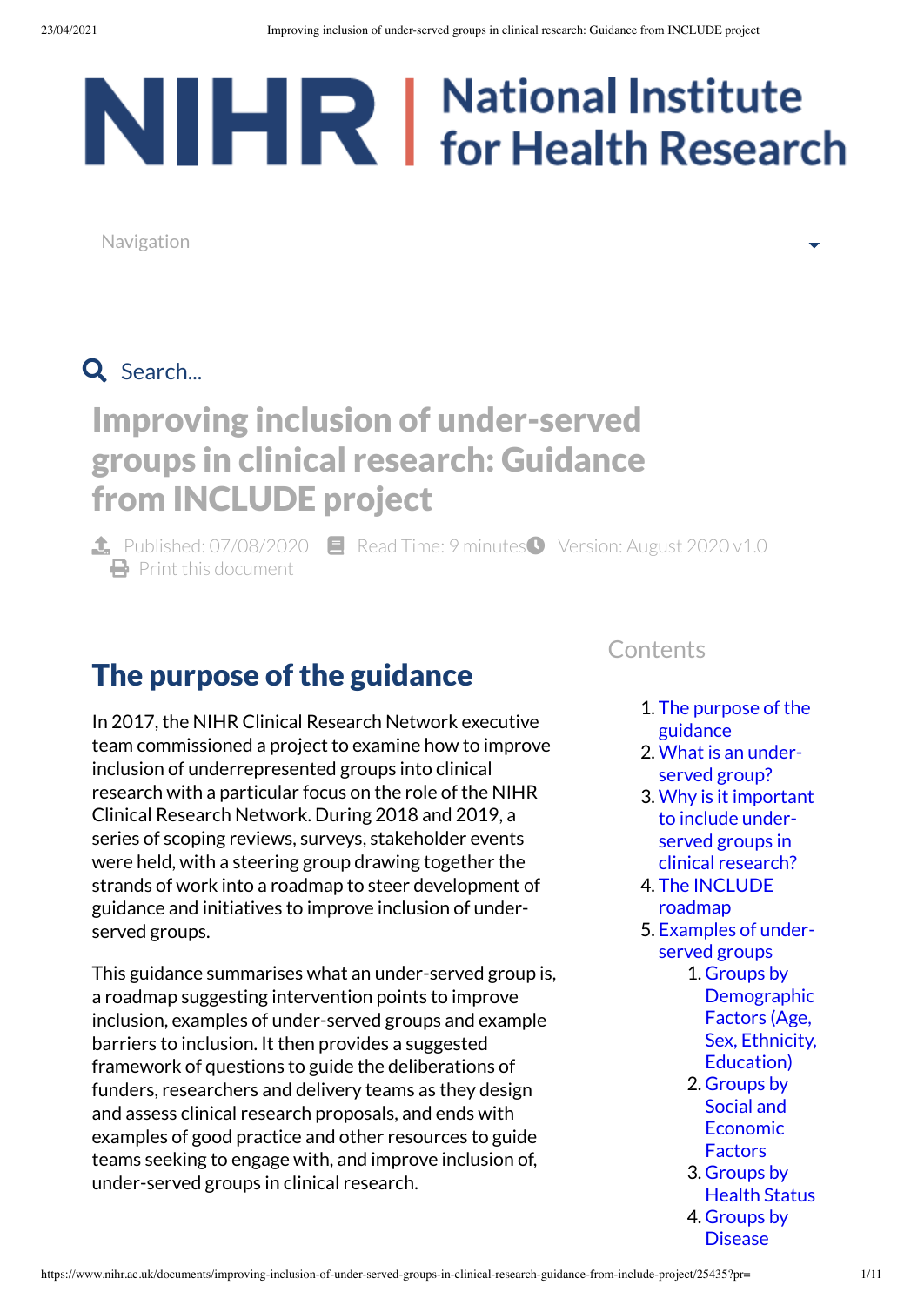## <span id="page-1-0"></span>What is an under-served group?

The INLCUDE project work settled on the term 'underserved group' as the term preferred by stakeholders – most particularly by those from under-served groups. The term reflects the perspective that the research community needs to provide a better service for people in these groups – the lack of inclusion is not due to any fault of the members of these groups. The term 'under-served' reminds us of this perspective in a way that alternative terms such as 'underrepresented' do not.

The work of the INCLUDE project shows that there is no single definition for an under-served group. Some key characteristics that are common to several under-served groups are:

- Lower inclusion in research than one would expect from population estimates
- High healthcare burden that is not matched by the volume of research designed for the group
- Important differences in how a group responds to or engages with healthcare interventions compared to other groups, with research neglecting to address these factors

The key idea here is that the definition of 'under-served' is highly context-specific; it will depend on the population, the condition under study, the question being asked by research teams, and the intervention being tested. No single, simple definition can encompass all under-served groups.

#### <span id="page-1-1"></span>Why is it important to include under-served groups in clinical research?

There are several reasons why it is important to ensure that under-served groups are included in clinical research.

- Failing to include a broad range of participants means that results may not be generalisable to a broad population
- Different groups may respond differently to an intervention due to differences in physiology or disease state. Only by studying the effects of an intervention in a range of groups can we be sure that

Specific **Factors** 

- 6. Example barriers to inclusion of under[served groups](#page-4-2)
- 7. [Questions](#page-5-0) to guide research teams in designing inclusive research
- 8. Questions to guide funders and reviewers in assessing [inclusiveness](#page-6-0) of research
- 9. Questions to guide delivery teams in considering how to improve inclusion of [under-served](#page-6-1) groups:
- 10. [INCLUDE](#page-7-0) Steering Group Members
- 11. [Find out](#page-8-0) more 1. INCLUDE **Ethnicity** 
	- **[Framework](#page-8-1)**
	- 2. [Journal](#page-8-2) articles
- 12. [Citations](#page-9-0) 1. For the [INCLUDE](#page-9-1) **Guidance** (General): 2. For the

INCLUDE **Guidance** [\(COVID-19](#page-9-2) specific):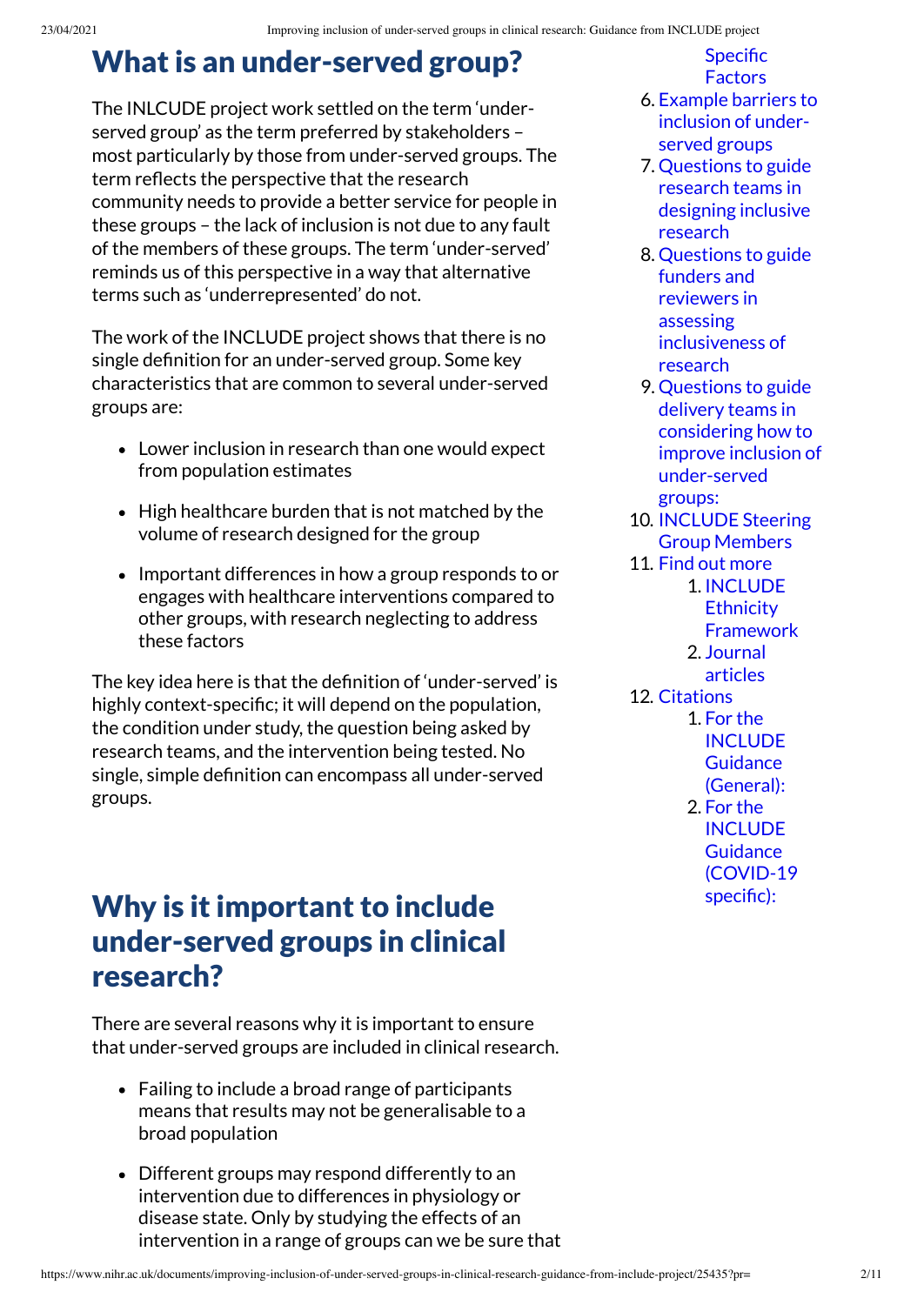the balance of risk and benefit is favourable for a given group

- If clinicians lack evidence of the effect of an intervention for a particular group, they may be reluctant to offer the intervention to that group – clinical opinion then takes the place of evidence
- Successful delivery of intervention to target populations is complex, with logistical, sociocultural, psychological and biological differences all having an impact. Unless we have tested if an intervention can be deployed effectively to different groups, we cannot be sure that it will work in practice.

Finally, the principle of 'no decision about me, without me' provides the moral justification for ensuring that underserved groups are included in research. The evidence base necessary for decision making by clinicians and patients must be one generated by the participation of a broad range of groups in the research underpinning that evidence base.

# <span id="page-2-0"></span>The INCLUDE roadmap



**Image - text description:** The above road-map diagram lists the stakeholders involved in or affected by outputs from the INCLUDE programme: Patients, public, funders, clinicians, researchers, regulators, industry, policymakers. It also describes the potential points of intervention/processes, in sequential order: Research priority setting; Funding bodies Strategic priority; Research investigator questions; Initial study design/funding; Final study design; Dynamic study delivery; Study closure report; Impact dissemination and engagement. These represent key points for considering inclusion of under-served groups over the life course of the study. Processes are embedded in the context of ethics and regulatory requirements and evolving digital technology developments.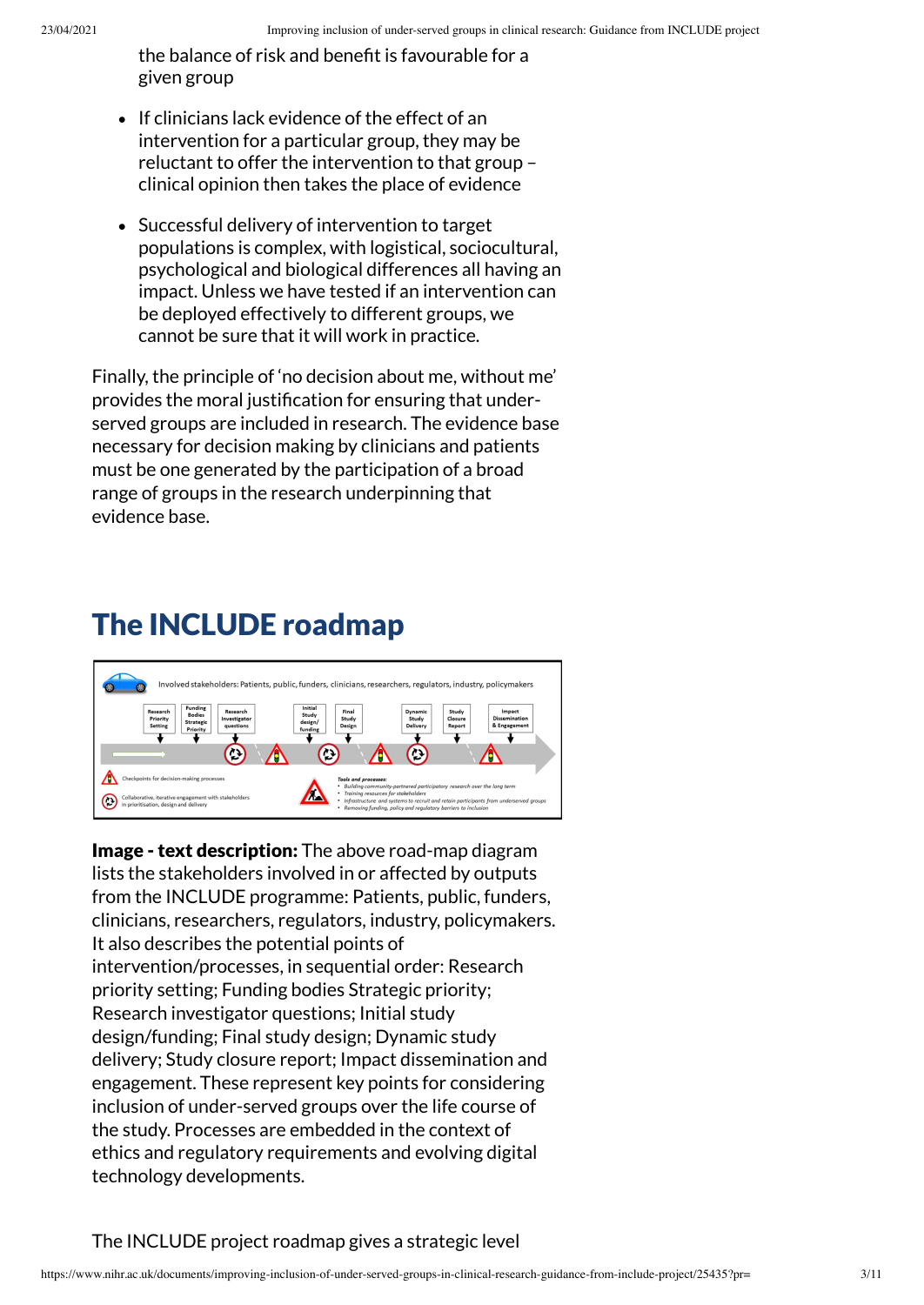overview of potential points for intervention to improve inclusion of under-served groups across the lifecourse of research. Some points are addressable at the level of individual communities or projects; others require action at national or supra-national level to provide appropriate regulatory, funding, governance and support environments.

## <span id="page-3-0"></span>Examples of under-served groups

A key finding from our work is that the definition of underserved is often very context and study specific. An underserved group for one disease or type of study may be the opposite to that of another. The following are presented as examples which were derived from surveys, stakeholder group discussion and the literature review used in the INCLUDE project. The list should not be viewed as exhaustive, but serves to provide examples of group that may be under-served either in specific contexts or more generally across the research landscape.

#### <span id="page-3-1"></span>Groups by Demographic Factors (Age, Sex, Ethnicity, Education)

- Age extremes (e.g. under 18 and over 75)
- Women of childbearing age
- Black, Asian and Ethnic Minorities (BAME)
- Male/female sex (depending on trial context)
- LGBTQ/ sexual orientation
- Educational disadvantage

#### <span id="page-3-2"></span>Groups by Social and Economic Factors

- People in full time employment
- Socio-economically disadvantaged/ unemployed/ low income
- Military veterans
- People in alternative residential circumstances (e.g. migrants, asylum seekers, care homes, prison populations, traveller communities, the homeless and those of no fixed abode)
- People living in remote areas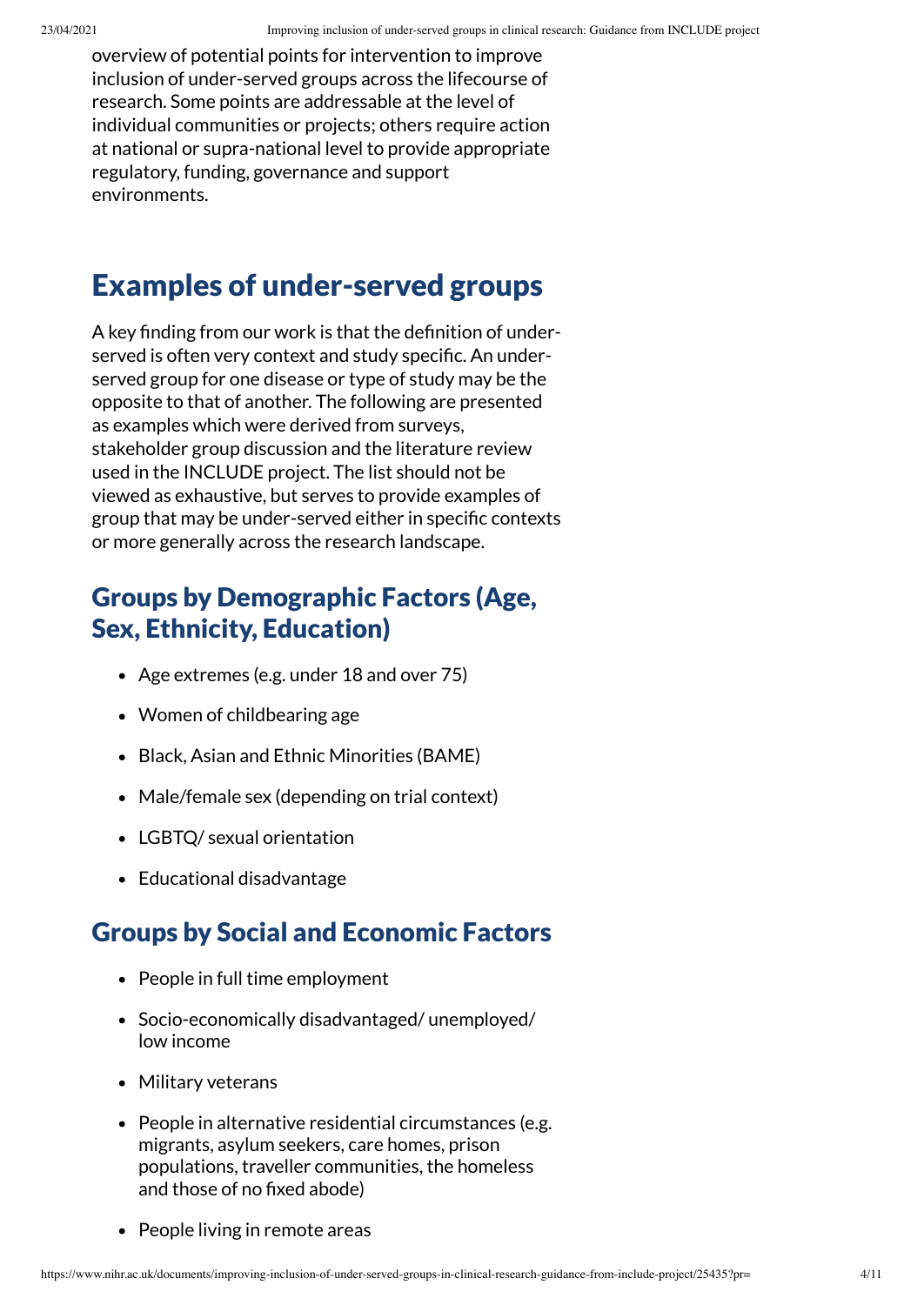- Religious minorities
- Carers
- Language barriers
- Digital exclusion/disadvantage
- People who do not attend regular medical appointments
- People in multiple excluded categories
- Socially marginalised people
- Stigmatised populations
- Looked after children

#### <span id="page-4-0"></span>Groups by Health Status

- Mental health conditions
- People who lack capacity to consent for themselves
- Cognitive impairment
- Learning disability
- People with addictions
- Pregnant women
- People with multiple health conditions
- Physical disabilities
- Visually/ hearing impaired
- Too severely ill
- Smokers
- Obesity

#### <span id="page-4-1"></span>**Groups by Disease Specific Factors**

- Rare diseases and genetic disease sub-types
- People in cancer trials with brain metastases

# <span id="page-4-2"></span>Example barriers to inclusion of under-served groups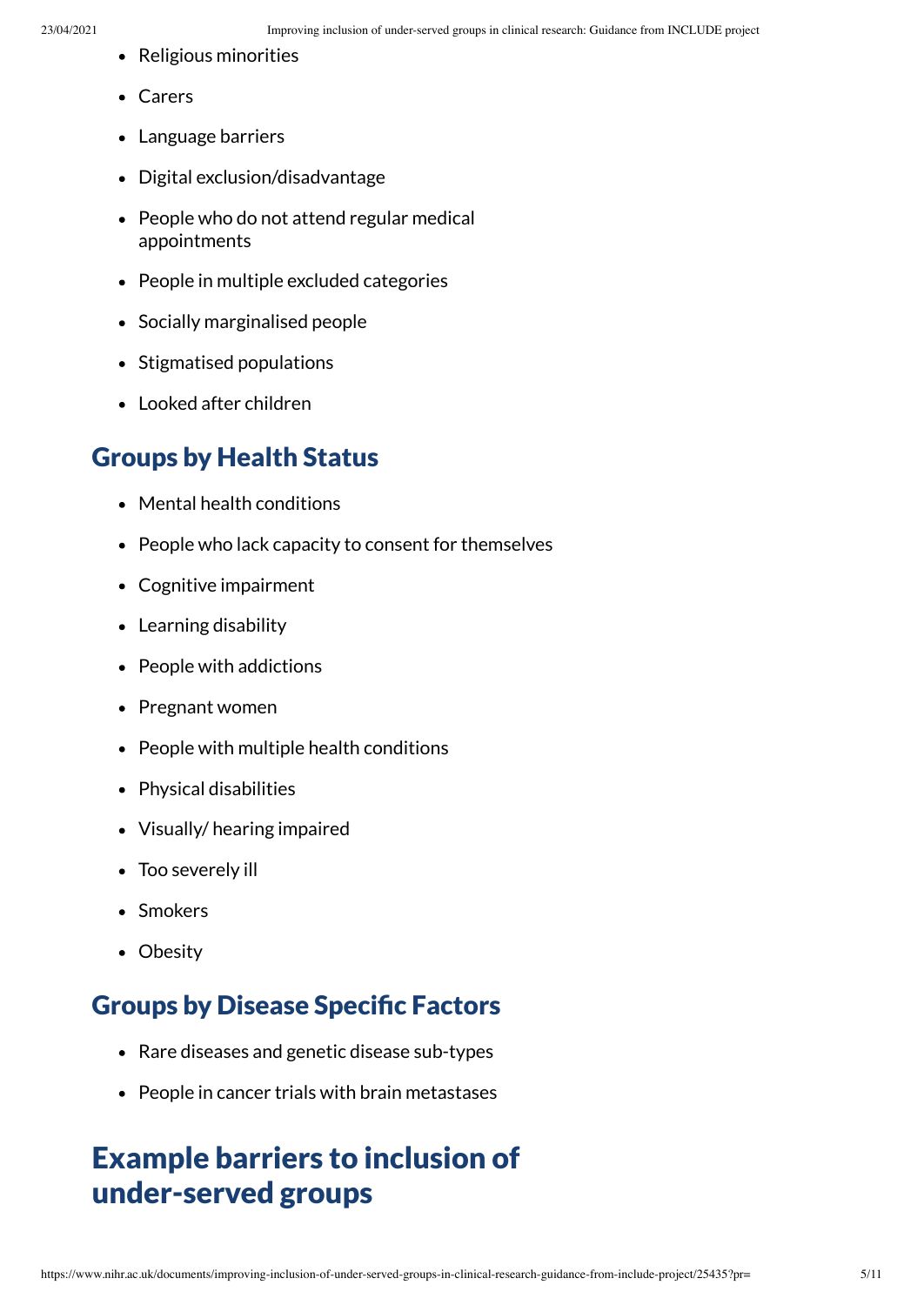The following are examples derived from surveys, stakeholder group discussion and the literature review used in the INCLUDE project. Again, this list is not exhaustive, but serves to give a general idea of the categories of barriers encountered.

Individual projects, communities and disease areas will have specific barriers which it is important to identify in tailoring solutions for inclusion of under-served groups in a context-specific way.

- Barriers relating to physical disability
- Difficulties in consenting for another person
- Feeling unqualified to take part (e.g. due to lack of education)
- Lack of available trials / poor trial promotion
- Lack of effective incentives for participation
- Lack of interest in research
- Lack of trust in trials
- Negative attitudes to the concept of research
- $\bullet$  Negative financial impact
- Potential participants refusing to accept their health condition
- Poor consent procedures
- Requirement for additional carer time to aid participant
- Participant risk perception
- Specific cultural barriers
- $\bullet$  Specific health fears (e.g. hospitals, needles)
- Treatment centres not set up for research
- Trials asking too much for participation

## <span id="page-5-0"></span>Questions to guide research teams in designing inclusive research

1. What are the characteristics/demographics of the population which your research looks to serve?

2. How will your inclusion/exclusion criteria enable your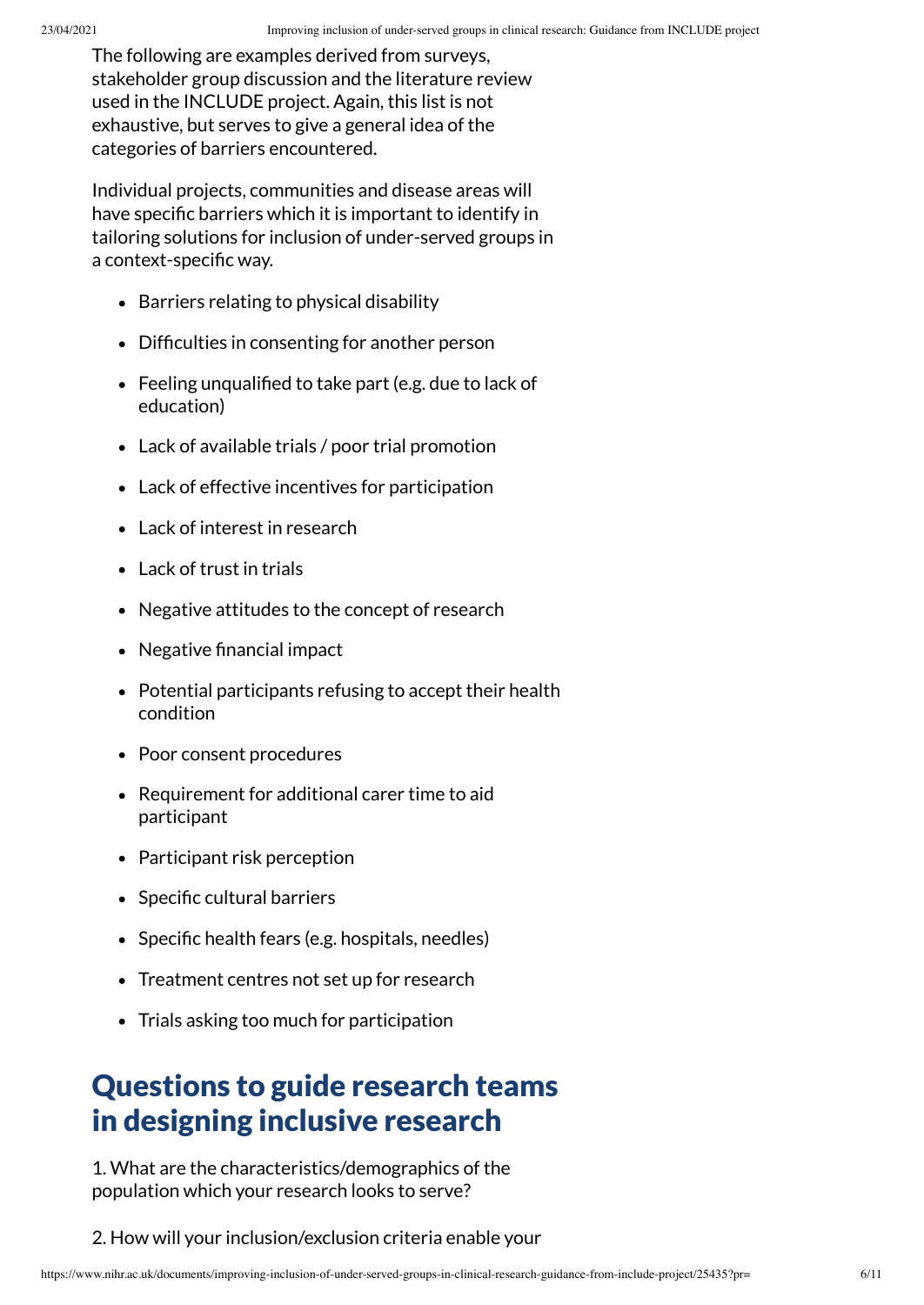trial population to match the population that you aim to serve?

3. Justify any difference between your projected trial population and the population you aim to serve

4. How will your recruitment and retention methods engage with under-served groups?

5. What evidence have you that your intervention is feasible and accessible to a broad range of patients in the populations that your research seeks to serve?

6. Are your outcomes validated and relevant to a broad range of patients in the populations that your research seeks to serve?

## <span id="page-6-0"></span>Questions to guide funders and reviewers in assessing inclusiveness of research

1. Does the study population reflect the target population who live with the condition/conditions?

2. If not, are the differences potentially of importance or can be otherwise justified?

- And if there are differences, are these addressed by prespecified and adequately powered subgroup analyses?

3. Does the study measure outcomes that are of relevance to the population who live with the condition?

4. Is the intervention designed and delivered in a way that is acceptable and feasible to a broad range of people who live with the condition/conditions?

5. Does the study target a specific under-served group? If so, see point 3.

## <span id="page-6-1"></span>Questions to guide delivery teams in considering how to improve inclusion of under-served groups:

1. Who are the under-served groups within our delivery area?(e.g. geographical or disease area that the delivery

https://www.nihr.ac.uk/documents/improving-inclusion-of-under-served-groups-in-clinical-research-guidance-from-include-project/25435?pr= 7/11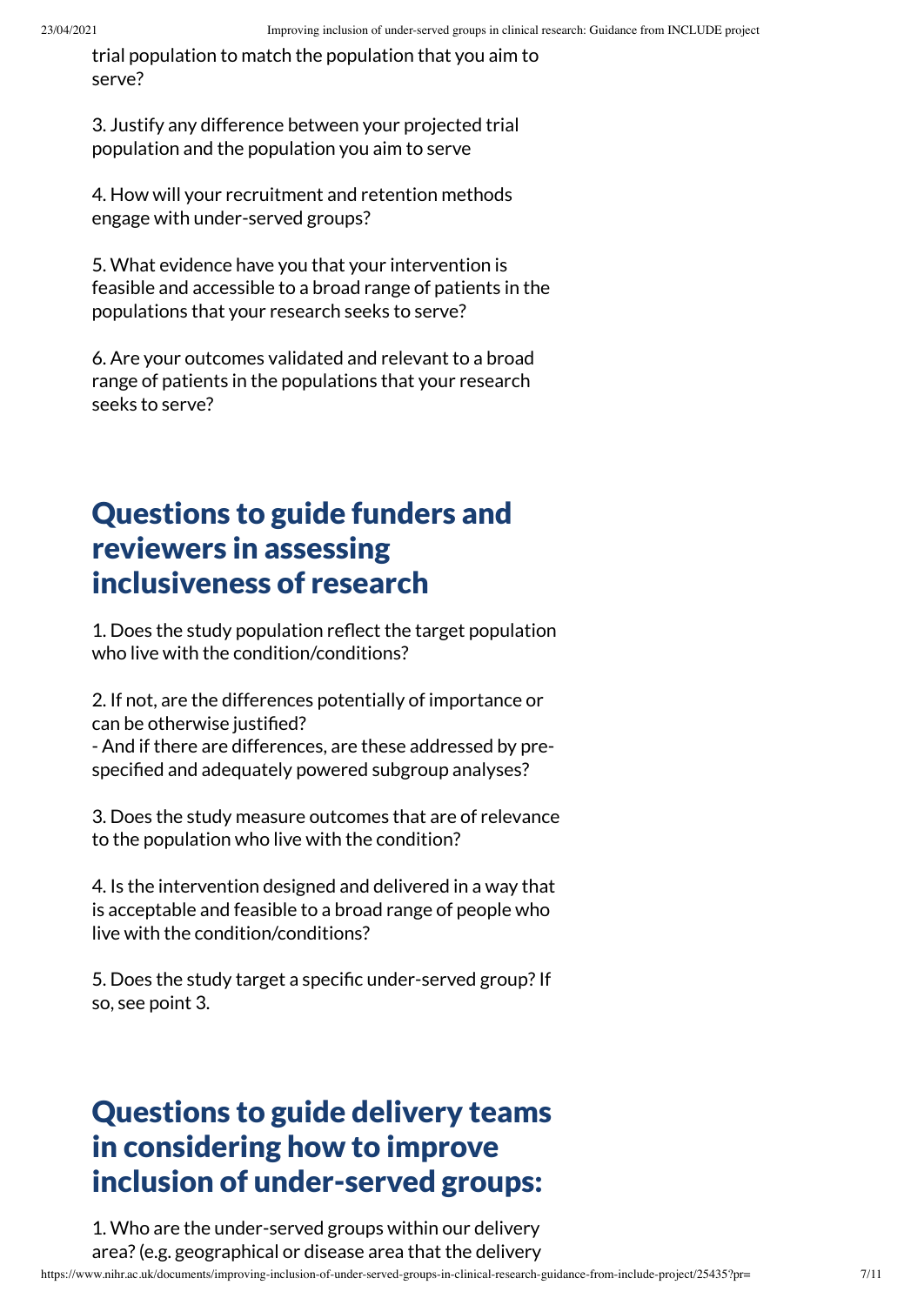team operates in)

2. What are the barriers to including these groups in research in our area?

3. What actions can we take to overcome those local barriers?

4. What tools, training and resources do we need to implement these actions successfully?

The INCLUDE project proposes four overlapping workstreams, and this model provides a structure that may be helpful for researchers, representatives of underserved groups, funders, regulators and delivery teams in thinking about actions they can take to improve inclusion of under-served groups:

- Workstream 1: Communications and training
- Workstream 2: Infrastructure, people and processes
- Workstream 3: Design tools
- Workstream 4: Funder and regulatory landscape

## <span id="page-7-0"></span>INCLUDE Steering Group Members

| <b>Name</b> | <b>Role</b>                                                      |
|-------------|------------------------------------------------------------------|
| Eleanor     | Specialty Cluster E Project Coordinator,                         |
| Anderson    | <b>NIHR CRN</b>                                                  |
| Camille     | National Specialty Lead for DeNDRoN                              |
| Carroll     | Neurodegenerative Diseases, NIHR CRN                             |
| Paul Dark   | Chair in Critical Care Medicine,<br><b>Manchester University</b> |
| Kim<br>Down | Specialty Cluster E Manager, NIHR CRN                            |
| Alistair    | Clinical Director, CRN Yorkshire and the                         |
| Hall        | Humber                                                           |
| Helen       | Director, NIHR RDS NENC, Director of the                         |
| Hancock     | Newcastle CTU                                                    |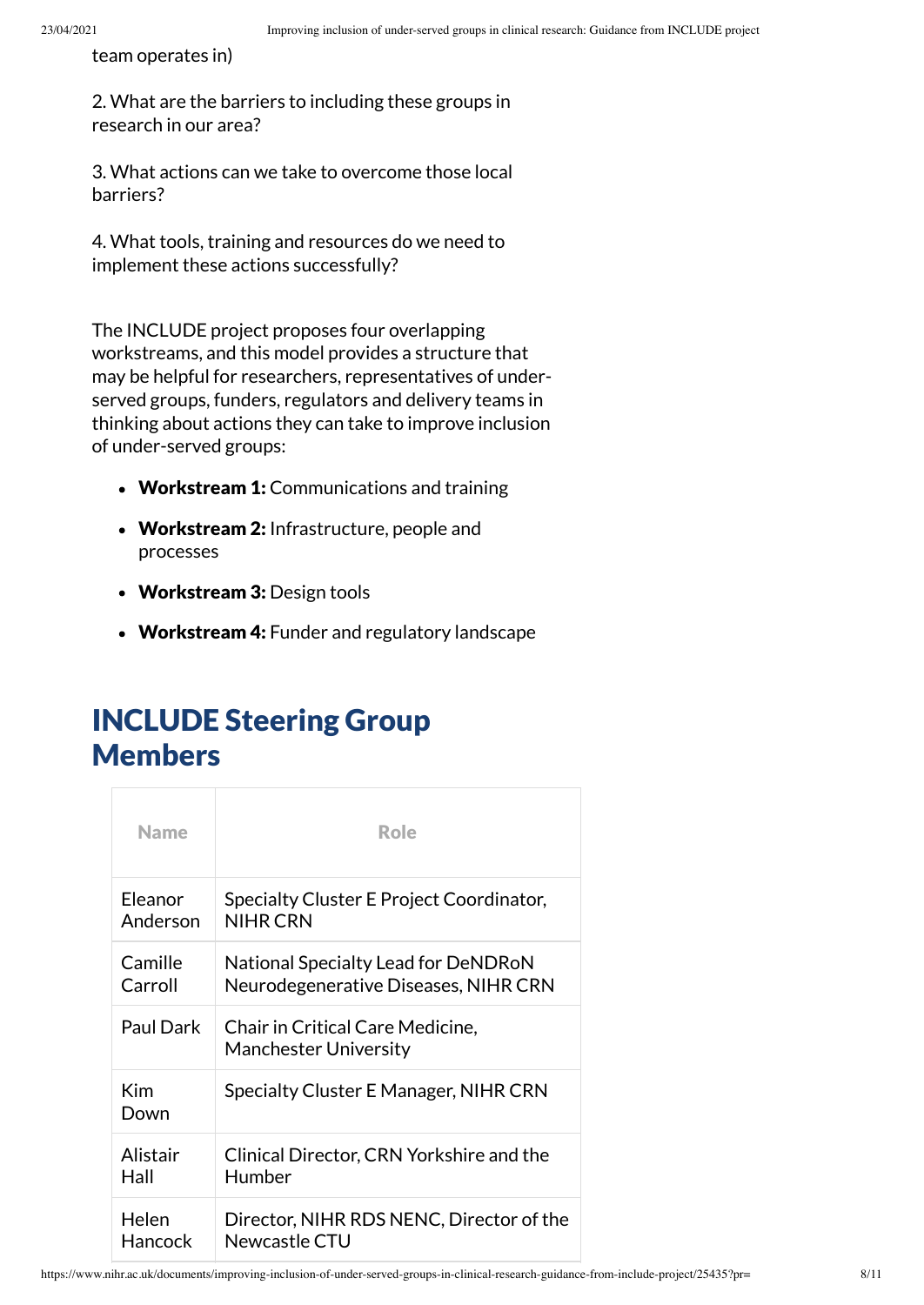| Joanna          | <b>CRNCC RDD Head of Research</b>               |
|-----------------|-------------------------------------------------|
| Knee            | Operations                                      |
| Eamonn          | National Specialty Lead for Genetics,           |
| Maher           | <b>NIHR CRN</b>                                 |
| Rebecca         | Deputy Lead for Clinical Trials &               |
| Maier           | Engagement, Newcastle University                |
| Gail            | Professor of Applied Dementia Research,         |
| Mountain        | <b>Bradford University</b>                      |
| Gary            | <b>Assistant Specialty Cluster E Lead, NIHR</b> |
| Nestor          | <b>CRN</b>                                      |
| John            | National Specialty Lead for DeNDRoN             |
| O'Brien         | Dementia NIHR CRN                               |
| Laurie<br>Oliva | Head of PPIE, NIHR CRNCC                        |
| Lynn            | Specialty Cluster E Lead, Professor of          |
| Rochester       | Human Movement Science and Director of          |
| (Chair)         | <b>Clinical Ageing Research Unit</b>            |
| James           | Professor of Biostatistics, IHS Biostatistics   |
| Wason           | <b>Research Group</b>                           |
| <b>Miles</b>    | Professor of Trials for Older People,           |
| Witham          | <b>Newcastle University</b>                     |

# <span id="page-8-0"></span>Find out more

To view a selection of tools and resources to help deliver inclusive research, as well as examples of good practice, please head to the **[INCLUDE](https://sites.google.com/nihr.ac.uk/include/home)** webpage.

#### <span id="page-8-1"></span>INCLUDE Ethnicity Framework

The INCLUDE Ethnicity [Framework](https://www.trialforge.org/trial-forge-centre/include/) is a tool that helps trial teams think carefully about which ethnic groups should be included in their trial, and what challenges there may be to making this possible. The site also has some examples of how to use the Framework along with other resources linked to involving different ethnic groups in trials.

#### <span id="page-8-2"></span>Journal articles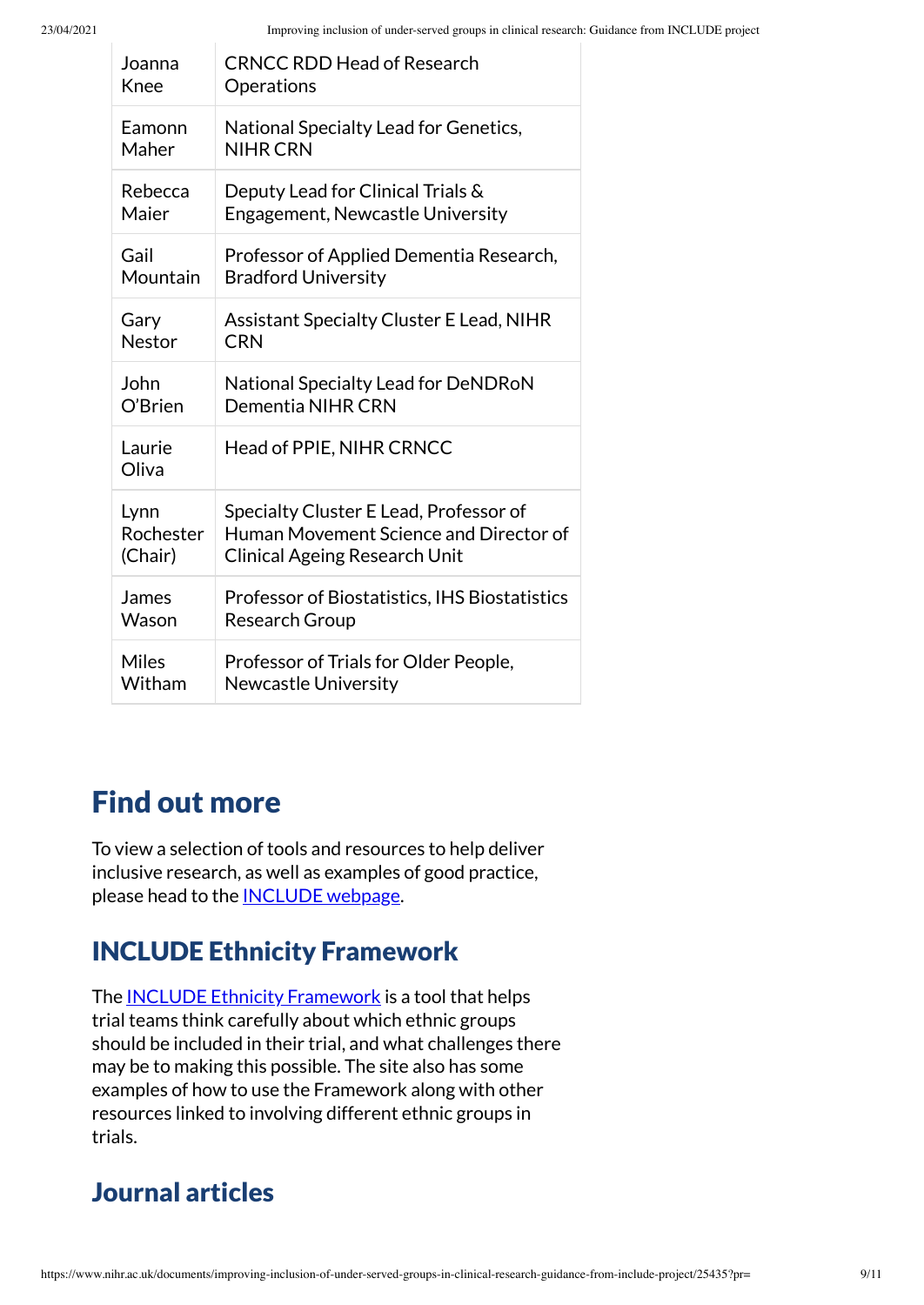From BMJ Open:"Ensuring that COVID-19 research is inclusive: guidance from the NIHR INCLUDE project" [\(https://bmjopen.bmj.com/content/10/11/e043634](https://bmjopen.bmj.com/content/10/11/e043634))

From Trials:"Developing a roadmap to improve trial delivery for under-served groups: results from a UK multistakeholder process" [\(https://trialsjournal.biomedcentral.com/articles/10.1186/s13063-](https://trialsjournal.biomedcentral.com/articles/10.1186/s13063-020-04613-7) 020-04613-7)

# <span id="page-9-0"></span>**Citations**

#### <span id="page-9-1"></span>For the INCLUDE Guidance (General):

To cite this report: National Institute for Health Research (2020) Improving inclusion of under-served groups in clinical research: Guidance from the NIHR INCLUDE project. UK: National Institute for Health Research. Available at: www.nihr.ac.uk/documents/improving[inclusion-of-under-served-groups-in-clinical-research](https://www.nihr.ac.uk/documents/improving-inclusion-of-under-served-groups-in-clinical-research-guidance-from-include-project/25435)guidance-from-include-project/25435 (date link accessed)

#### <span id="page-9-2"></span>For the INCLUDE Guidance (COVID-19 specific):

To cite this report: National Institute for Health Research (2020) Ensuring that COVID-19 Research is Inclusive: Guidance from the NIHR CRN INCLUDE project. UK: National Institute for Health Research. Available at: [www.nihr.ac.uk/documents/ensuring-that-covid-19](https://www.nihr.ac.uk/documents/ensuring-that-covid-19-research-is-inclusive-guidance-from-the-nihr-crn-include-project/25441) research-is-inclusive-guidance-from-the-nihr-crninclude-project/25441 (date link accessed)